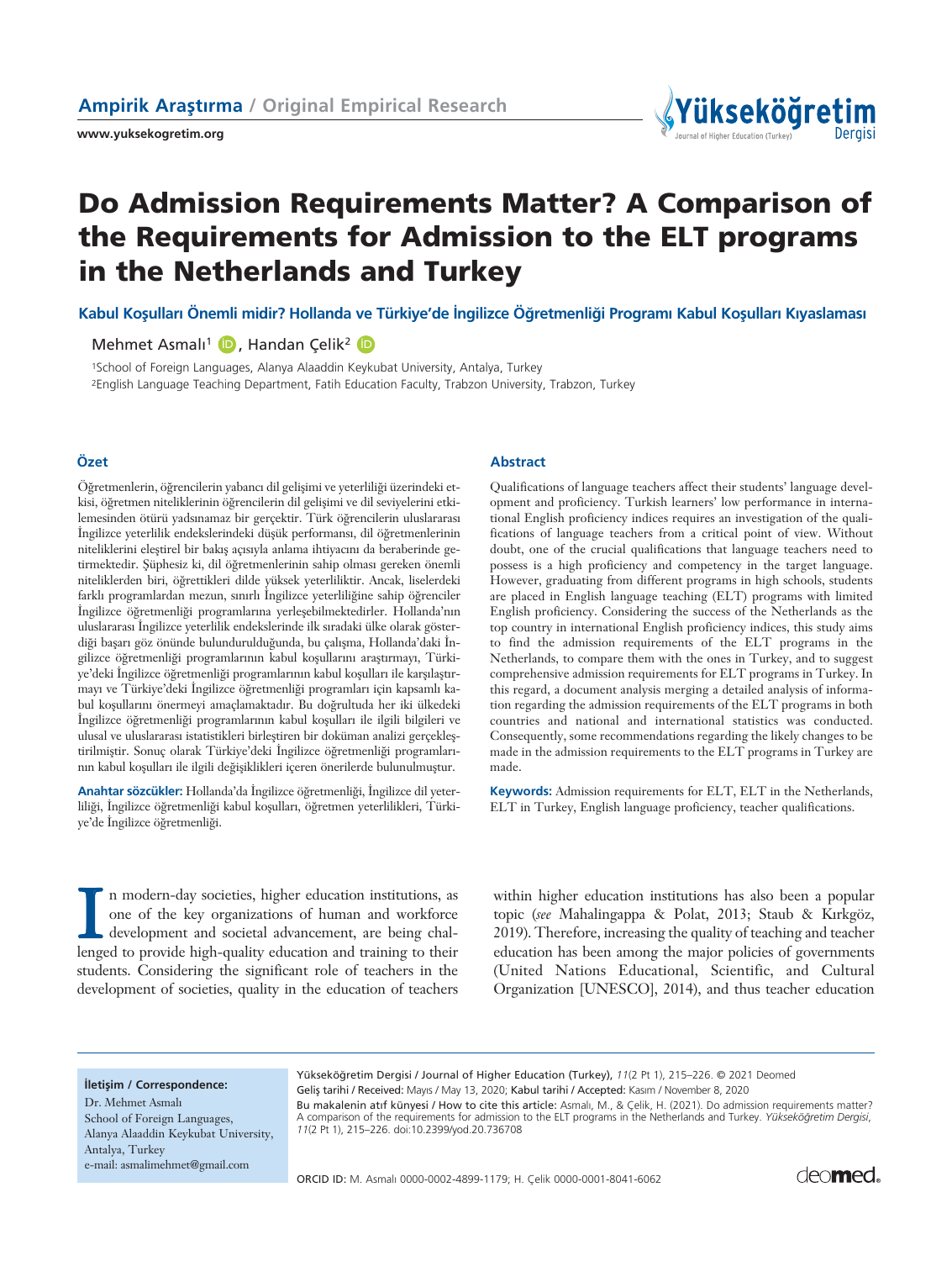

policies of high-performing countries around the world have always been under close examination (*see* Darling-Hammond, 2010; Jenset, Klette, & Hammerness, 2018). In this regard, teachers, as the key figures of education systems, and their selection and training have become a major concern worldwide (Darling-Hammond, 2017; Klassen & Kim, 2019; Leshem, 2012; Révai, 2018).

It is without doubt that the primary purpose of teacher education programs around the world is to train teachers who will be successful at teaching different groups of learners in various types of schools. In this regard, whether explicitly stated or not, teacher education programs anywhere around the world aim to select and admit the candidates to be successful. Thus, one perspective supports the idea that those who have the potential to be effective teachers should be selected through setting the right admission requirements (Casey & Childs, 2007). Therefore, issues regarding *what skills, knowledge, attitudes, aptitudes, and traits the students of teacher education programs should have, and how their selection and admission should be* need to be addressed.

There are several strategies that can be employed by teacher education programs to establish the best admission requirements. These strategies include a wide variety of criteria ranging from students' high school GPA to reference letters, from teaching motivation to relevant experiences, from interview performance to standardized test results, or from having a certain degree (education) to work experience or combination of various methods (Casey & Childs, 2007; Hobson, Ashby, McIntyre, & Malderez, 2010; Organization for Economic Co-operation and Development [OECD], 2014). If standardized test results are taken as the only criteria, as the case in Turkey, the applicants can be placed in a program depending on the quota of the program regardless of the admission strategies mentioned above. However, selection of teacher candidates is not an easy task to perform for any of the stakeholders in teacher education. That could be the reason for European Commission General Directorate of Education and Culture to regard selection of teacher candidates as one of the complexities of pre-service teacher education (Caena, 2014). Despite varying from one country to other, admission requirements have been devoted considerable thought, and many of the European countries have determined the criteria (i.e. skills, competencies, attitudes, aptitudes, and knowledge) that they base their selection and admission of teacher education on so that the best candidates can be selected. For instance, the UK requires the candidates to achieve a standard equivalent to grade 4 in GCSE (General Certificate of Secondary Education) examinations in Mathematics and English (*see* https://www.gov.uk/government/publications/initial-teachertraining-criteria), plus information and communication technologies skills (OECD, 2014). Some of the UK universities (name kept confidential) are reported to make use of subjective judgmental tests including understanding of education and motivation for teaching, leadership skills, and competencies like resilience, problem-solving, and interaction as they admit teacher candidates (*see* Klassen, Kim, Rushby, & Bardach, 2020). Besides, Denmark also changed admission requirements into teacher education programs to a stricter two-tier process whereby the candidates are selected based on a more competitive performance of upper secondary education and an interview (Nusche, Radinger, Falch, & Shaw, 2016). Additionally, member countries of the European Union have also been reported to use different parameters like sample lesson and observation of teaching (Austria, the UK, Lithuania, Romania, Estonia, Finland), competence level check (Austria, Denmark, the UK, Lithuania), key skills testing (Austria, the UK, Lithuania, the Netherlands, Estonia, Finland), psychometric testing (the UK, Lithuania, the Netherlands, Finland), and written exams (Austria, Denmark, Cyprus, the UK, Latvia, Ireland, Portugal, Romania, Slovenia, Estonia, Finland) (*see* Iucu, Mironov, Borzea, & Marin, 2014). France has also been reported to start adopting a competency-based approach to admission into teacher education programs (Cornu, 2015).

Due to the variety of factors used as reference points for admission into teacher education programs, it is important to specify and distinguish what knowledge, skills, and attitudes are teachable. Those that are not teachable during the program such as teaching motivation, commitment, interests, values, and personality should be expected from the applicants prior to the program and should be set as the admission criteria for these programs (Casey & Childs, 2007). Some countries are seen to use psychometric tests to assess unteachable traits (*see* Iucu et al., 2014). Although it is possible to claim that some aspects such as language skills, teaching skills and knowledge can be categorized as teachable, they may require a long period of time extending beyond pre-service teacher education, thus continuing over their in-service teaching. Furthermore, together with some key skills such as being willing to educate, being tolerant towards students' mistakes, and trying hard to contribute to the students' learning (Cheung, 2006), language teachers should possess well acquired and developed language skills.

Considering the widespread use of English in scientific publications and the current position of it as the global language (Melitz, 2018), its teaching has a significant role in governments' education policies, and Turkey is not an exception. English language and its teaching have always been a promi-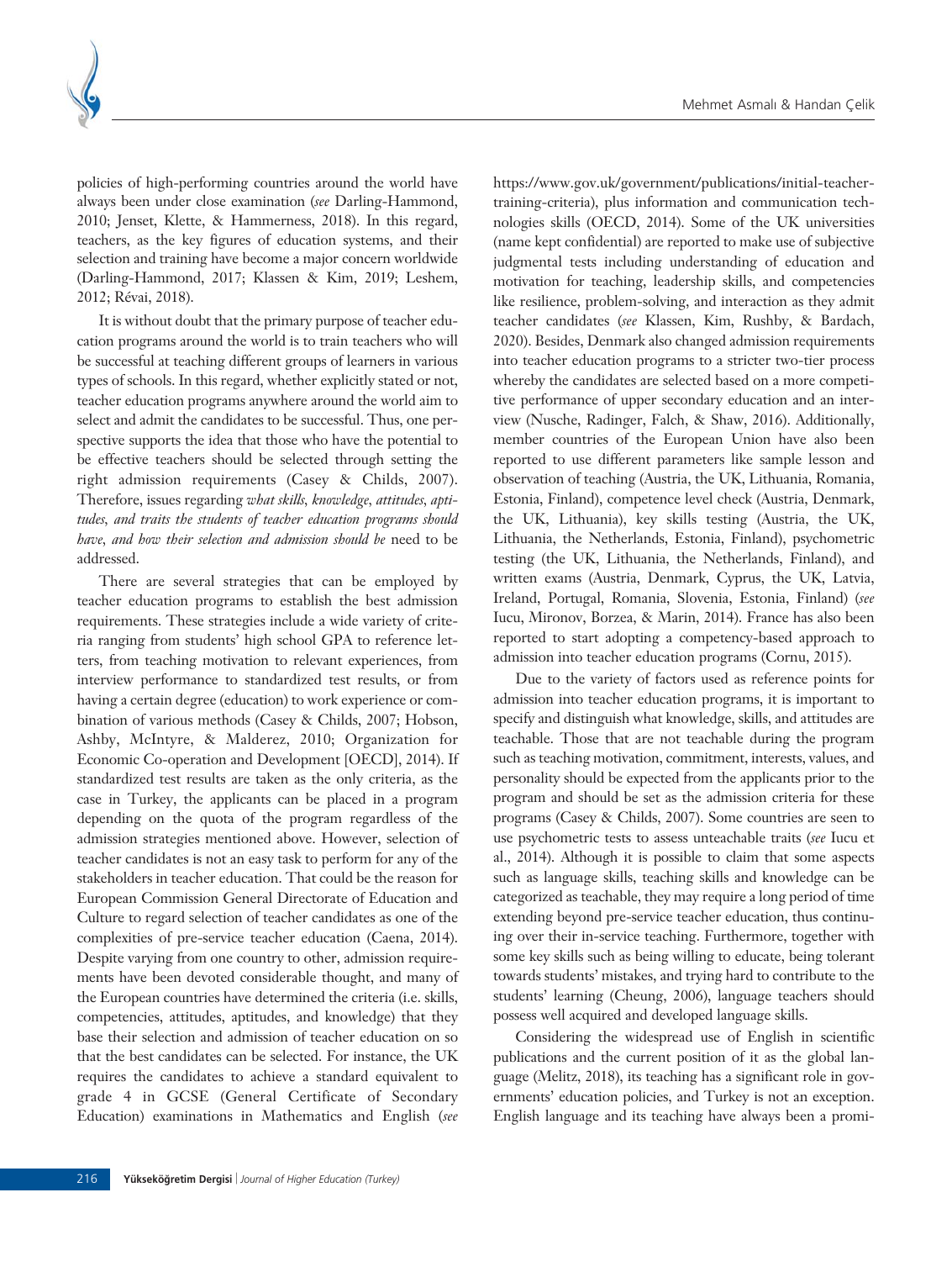

nent issue in the Turkish education system due to Turkey's strategically important position between Asia and Europe, globalization in the world, Turkey's attempt to be a full member of the European Union, and several other reasons, such as the need to use English as the global language of trade and mobility (Sarıçoban & Sarıçoban, 2012). In this regard, there have been constant changes in Turkey's policies on the teaching of English and English language teacher education. Hence, scholars and teacher educators pay particular attention to understand them (see Arık & Arık, 2014; Erarslan, 2018; Gürsoy & Eken, 2018; Kırkgöz, 2007; Öztürk & Aydın, 2019; Yavuz & Zehir Topkaya, 2013).

However, despite the importance attached to the teaching of English, Turkey continuously ranks among the least successful countries in terms of English proficiency (Education First [EF], 2019). Although there may be several reasons behind the failure in English proficiency of Turkish learners, inadequacy in the language proficiency of pre-service teachers of English (see Çetinavcı & Yavuz, 2010; Köksal & Ulum, 2019) and weaknesses in such important aspects of ELT programs as not equipping the learners with the 21st century skills, being theory-driven rather than providing first-hand authentic classroom experience, lack of guidance for students, and not using the modern teaching techniques (Öztürk & Aydın, 2019) have always faced criticism. Decrease in the quality of pre-service English teachers as one of the reflections of the changes in admission requirements has also been reported among the reasons for their unpreparedness to teach (Çelik, 2017). Öztürk and Aydın (2019) also criticize the admission procedures which decrease the quality of the future language teachers.

Although Turkey's overall performance in English has been observed as quite low according to the statistics of EF (*see* Kic-Drgas & Comoglu, 2017; Savaşkan, 2016), there are some countries which have almost always ranked on the top of the English proficiency list. The Netherlands took the lead in Europe and in the world in 2019 English Proficiency Index (EF, 2019). An investigation and description of the admission requirements to the ELT programs in the Netherlands may suggest implications to overcome the deficiencies in admissions to ELT programs in Turkey. Therefore, this study examines the admission requirements of ELT programs in Turkey and the Netherlands and makes some suggestions for the admission criteria for ELT programs in Turkey.

#### **Method**

For the fulfillment of the purposes of the study, document analysis was adopted as the stand-alone methodology since it would be the best fit as the data source. In document analysis,

both electronic and printed documents are systematically read in detail, reviewed, interpreted, and evaluated to provide information, evidence, and insight (Bowen, 2009). Within the frame of this study, the document analysis method was used to examine and describe the current situation (Schensul, 2008) in the Netherlands and Turkey regarding the admission requirements in ELT programs. Although some form of content analysis is feasible, "the standard approach to the analysis of documents focuses on what is contained within them" (Prior, 2008, p. 230), and the researchers of the current study adopted this approach to examine and describe the current admission requirements in both countries. For the Netherlands, documents of University of Applied Sciences Utrecht and NHL Stenden University of Applied Sciences, as the universities offering degree in ELT program, were examined. Besides, documents published by The Dutch Organization for Internalization in Education (Nuffic) were also examined. As for Turkey, the documents published by *Council of Higher Education* (hereafter CoHE) and *Measurement, Selection, and Placement Center (ÖSYM)*, were reviewed and examined. Besides, documents including statistical data were also examined. In this regard, the statistics of the Educational Testing Service regarding the Test of English as a Foreign Language (TOEFL) performance of Turkish test-takers and the statistics provided by English Proficiency Index by Education First (EF) over the years were also reviewed and examined.

# **Results and Discussion**

# The Procedures for Admission to the ELT Programs in Turkey

Higher education is a significant gate for many students around the world for better life conditions. Due to the significance of this gate in letting only the qualified ones go through, countries decide their own ways of admitting students to higher education institutions depending on their student population, number of higher education institutions, and some extra institutional criteria.

Students' placement in higher education institutions in Turkey is administered by CoHE through the *Student Selection and Placement Examination* regulated by the *Measurement, Selection, and Placement Center.* A high school diploma and a sufficient score on HEIE (Higher Education Institutions Examination) administered simultaneously in three sessions in June across the country are required for admissions to all undergraduate programs in Turkey (Ölçme Seçme ve Yerleştirme Merkezi [ÖSYM], 2019a). The first session of the exam which is called as Basic Proficiency Test (hereafter BPT) includes multiple-choice questions in Turkish language, social sciences,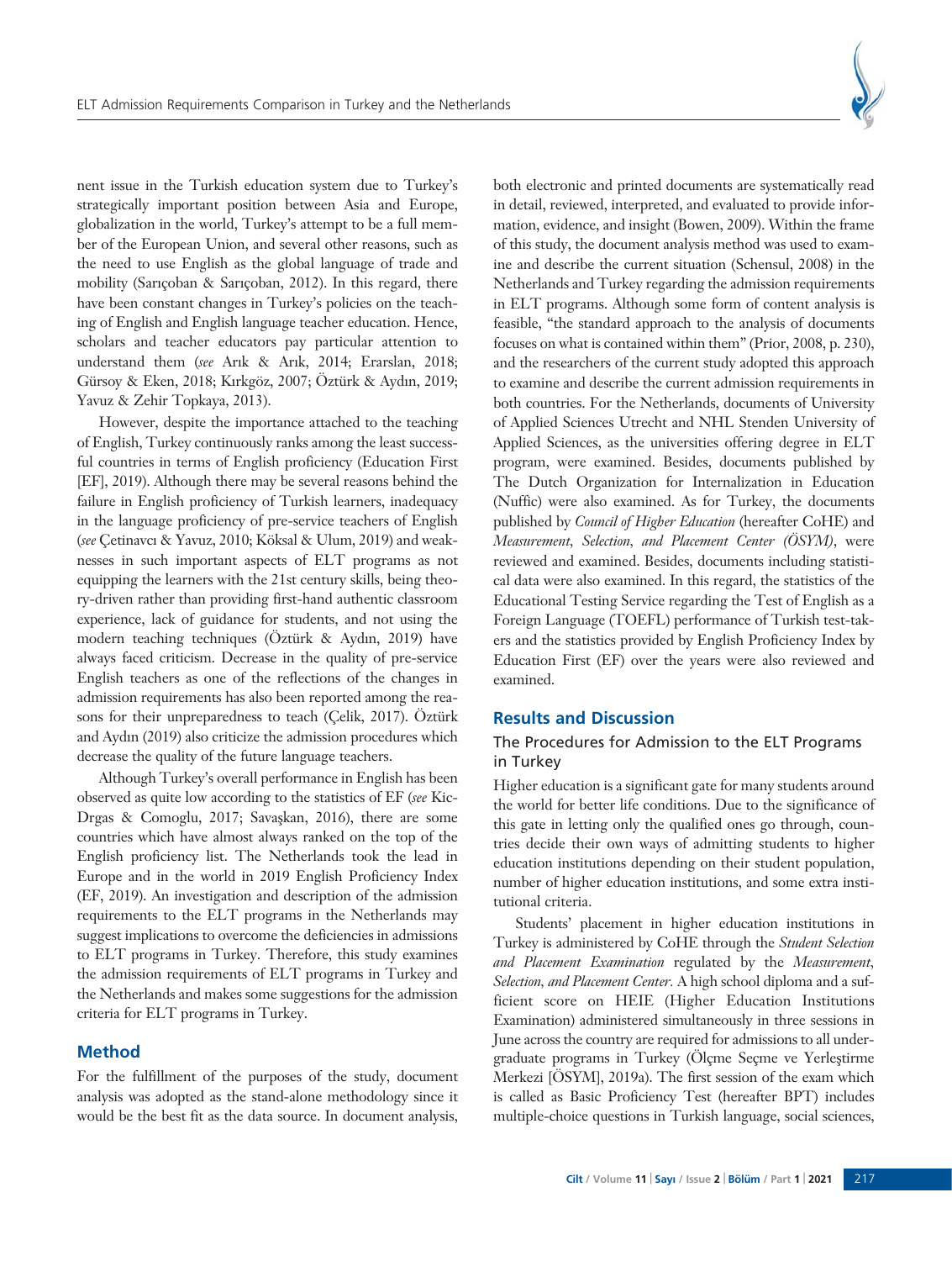

math, and science. Students are given 135 minutes for this test. The second session, Field Qualification Test (hereafter FQT), is administered in 180 minutes involving multiple-choice questions in Turkish language and literature, social sciences, math, and science. Students who would like to be placed in foreign language programs (Literature, Teaching, and Translation and interpretation) are required to take the Foreign Language Test (hereafter FLT) in the last session. FLT includes 80 multiplechoice questions which have to be answered in 120 minutes, and it is offered in five languages: English, Arabic, German, Russian, and French (ÖSYM, 2019a).

The total foreign language score, which is the score required to apply for ELT programs, is obtained by taking 40% of the BPT and 60% of the FLT. 33% of the Turkish language questions, 33% of the mathematics questions, 17% of the social science questions (history, geography, philosophy, and culture of religion and knowledge of ethics), and 17% of the science questions (physics, chemistry, and biology) are taken to calculate the BPT score. Students' high school GPA is added in this total score depending on their program choice. In general, students' high school GPA is multiplied by 0.12 (ÖSYM, 2019a). Only the graduates of Anatolian teacher high schools before 2012 get extra score with the multiplication of their high school GPA by 0.18 when they select teaching programs (ÖSYM, 2019a). However, Anatolian teacher high schools, which were mainly educating and preparing students for the teaching programs of universities, were closed in 2014 as a result of restructuring reforms within the Ministry of National Education (hereafter MoNE) and transformed into Science High Schools and Social Sciences High Schools (MoNE Directory General of Secondary Education e-bulletin, 2015, p. 11).

High number of students in student selection system in higher education stems from Turkey's population of almost 82 million, with a total of 5,649,594 students at secondary education waiting to be placed in higher education institutions according to the statistics provided by Turkish Statistical Institute (Türkiye İstatistik Kurumu [TÜİK], 2019). This number is increasing each year due to the number of students in primary schools (5,267,378), secondary schools (5,649,594), and high schools  $(5,627,075)$  (TÜİK, 2019). On account of the growing number of students in pre-higher education institutions, the number of universities has dramatically increased to 207 in 2019 including 129 state, 73 foundation universities, and 5 foundation vocational training schools employing 143,084 lecturers all around Turkey (YÖK, 2019).

In order to educate almost 16.5 million students studying in primary and secondary schools, MoNE currently employs 1,026,164 teachers teaching in 659,048 classrooms (MoNE,

2019). In this well-structured but complex system, one of the most problematic issues is ELT because Turkey consistently ranks very low on several different measures of English skills, by occupying the 79th place among 100 countries according to English Proficiency Index (EF, 2019) or having an average score of 75 over 120 in TOEFL categorized as 'very low proficiency' falling behind all countries in Europe (British Council & TEPAV, 2013). Moreover, the statistics provided by Education First (EF, 2019) have shown a dramatic fall as English proficiency of Turkish test-takers has consistently fallen in recent years by taking the 32nd position among 54 countries in 2012 (*low* as the proficiency band), the 47th position among 63 countries in 2014 (*very low* as the proficiency band), the 51st position among 72 countries in 2016 (*very low* as the proficiency band), and the 79th position among 100 countries in 2019 (very low as the proficiency band). The latest data provided by TOEFL in 2017 and 2018 also showed that Turkish participants' total mean score was 78 which ranked Turkey as the last country in the category of Europe among 45 countries (Educational Testing Service [ETS], 2018). The low performance of Turkish participants could also be seen in foreign language test (YDS) which is very similar to FLT explained above, but is designed for adult learners who want to pursue a graduate and postgraduate degree in any field and want to become academics, or advance in their careers. The average correct answer is 37.74 out of 80 questions according to the results of 2018 YDS (Spring term) (ÖSYM, 2018). The performance of adult test-takers on this test also highlights the need to understand the state of ELT and education of English teachers.

Although around 65,000 English teachers are employed at state schools in different levels and the number of student per an English teacher is low (11 students in secondary schools, 18 students in primary schools, and 15 students in junior high schools per teacher) (TÜİK, 2019), there seem to be serious problems concerning ELT in Turkey. The problems may stem from several factors, such as teachers' English proficiency, qualifications, training, classroom conditions, curriculum, materials, inadequate use of technology, etc. (British Council & TEPAV, 2015). Specifically, the findings indicating deterioration or no positive change regarding English grammar or lexical knowledge throughout the process of teacher education in ELT program may make everyone suspicious of the language proficiency of pre-service English teachers (Çetinavcı, & Yavuz, 2010). Furthermore, when the impact of teachers on students' success is considered, the need to examine English language teachers and their education at ELT programs becomes stronger.

In this regard, a closer look at the current state of education faculties across Turkey shows that there are 315,876 students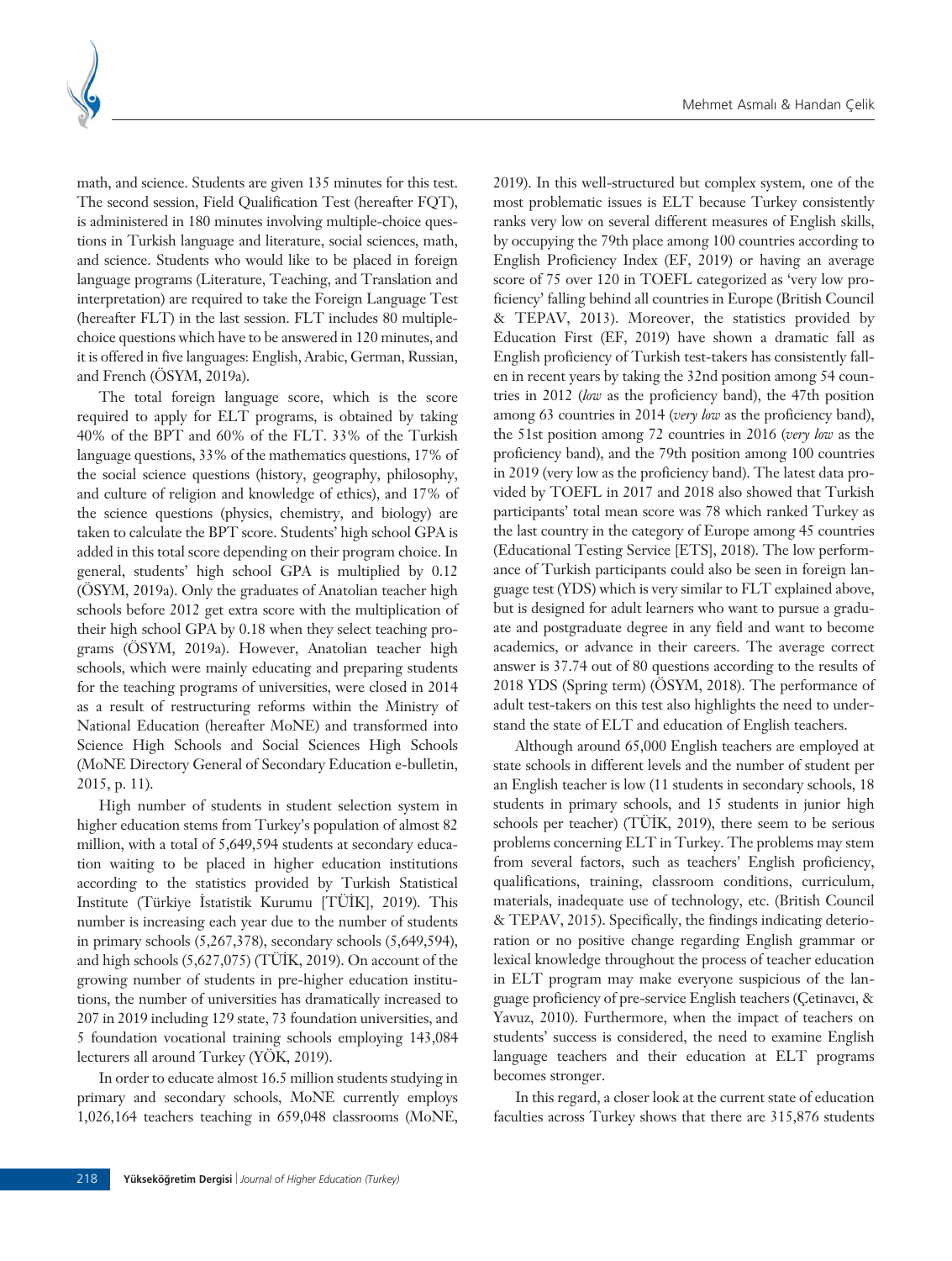

and 10,179 lecturers, including the research assistants. 364 of them are lecturers teaching in ELT programs and 118 are research assistants (YÖK, 2019). Especially the number of students in higher education has dramatically increased in the last decade to make higher education more accessible in Turkey (Gök, 2016). With this aim, new universities have been established in all cities, and 7,740,502 students in higher education have been placed in different programs of 207 universities (YÖK, 2019). Although opening new universities in every city was to make higher education more accessible to all students, especially some programs like ELT were negatively affected due to increased student quotas. This made it possible for less successful students to be placed in ELT programs. In this regard, CoHE launched an initiative named YÖK Atlas (for details https://yokatlas.yok.gov.tr) to share the statistics of placement scores to university programs every year to help students have a thorough understanding of the majors and universities. These statistics show that the number of the questions correctly answered in FLT out of 80 by the last student who was placed in an ELT program is 35.8 for state universities, 12.5 for foundation universities, and 9 for the universities out of the country (YÖK Atlas, 2019). However, FLT is clearly known to include such question types as *multiple-choice questions of vocabulary, cloze-tests, multiple choice grammar questions, translation, reading comprehension questions for paragraphs, conversation, restatement, sentence completion, finding suitable expression, and finding the irrelevant sentence in a paragraph.* In this regard, as the statistics show, students even with very limited English proficiency are placed in ELT programs due to the large number of quotas both in state and foundation universities.

CoHE made some regulations for some programs such as law, architecture, engineering, medicine, and education by setting a minimum ranking in order not to allow less successful students to be placed in these programs. Hence, CoHE announced that the student who ranks at least 300,000th in the relevant score type can be placed in the faculties of education (ÖSYM, 2019a). Implementation sof minimum ranking was an important step towards improving the quality and qualifications of students to be placed and training more qualified preservice teachers. This measure taken by CoHE shows that there have been some problems with the admission requirements of the programs at faculty of education. The situation is even worse for the ELT program due to the mismatch between the objectives of the ELT programs and the English proficiency of the students placed in these programs. Although developing language proficiency of the students is among the aims of ELT programs, the ultimate objective is to educate them to become well-prepared English teachers who can teach both in

and out of Turkey. Therefore, primary purpose of this program is to teach teacher candidates how to teach English, but not to teach them English. In this regard, students with a very low English proficiency, as indicated in the statistics above, may not benefit from training received in these programs, and this deterioration could decrease the quality of future English teachers in Turkey (Öztürk & Aydın, 2019). This situation reveals the problem that initiated this study.

Moreover, until the change in students' university placement system in 2011, secondary school students who studied in the tracks other than foreign language, such as math and science, Turkish and social sciences, or Turkish and mathematics could barely be placed in foreign language programs due to the system employed in the *Student Selection and Placement Examinations.* However, after the change in 2011 (Çavuşoğlu, 2011), all students from various secondary school tracks had the chance to easily reach the minimum score required by the ELT programs. In this case, students from math and science or Turkish and mathematics tracks who studied English only 2–3 hours a week throughout their secondary school education had the chance to be placed in ELT programs despite having limited English proficiency. The increased number of student quotas for the ELT programs played a role in this process as they somehow resulted in the placement of those less successful.

Although one-year English preparatory class is compulsory for all the students placed in ELT programs, the students who get the required score from the proficiency examination conducted at the beginning of the term are exempted from the preparatory class and start the freshmen classes. Students in the preparatory classes take a total of 560–728 hours of language classes, such as basic English, listening & speaking, and reading & writing for two semesters. Students on academic probation after two years in the preparatory class are dismissed from the program.

Currently, the students' placement in ELT programs across Turkey is only defined by their score from the HEIE. Unlike the Netherlands ( $\blacksquare$  Table 1), no other criterion is required. However, the demand for high quality language teachers is urging ELT programs to select and educate highquality teacher candidates. Despite the significance of the issue, to the researchers' best knowledge, studies investigating admission requirements are very few (see Öztürk & Aydın, 2019), and no study examining the admission requirements of countries performing successfully in international tests and indices and comparing them with the admission requirements in Turkey has been reported so far. This has also been the departure point for the current study.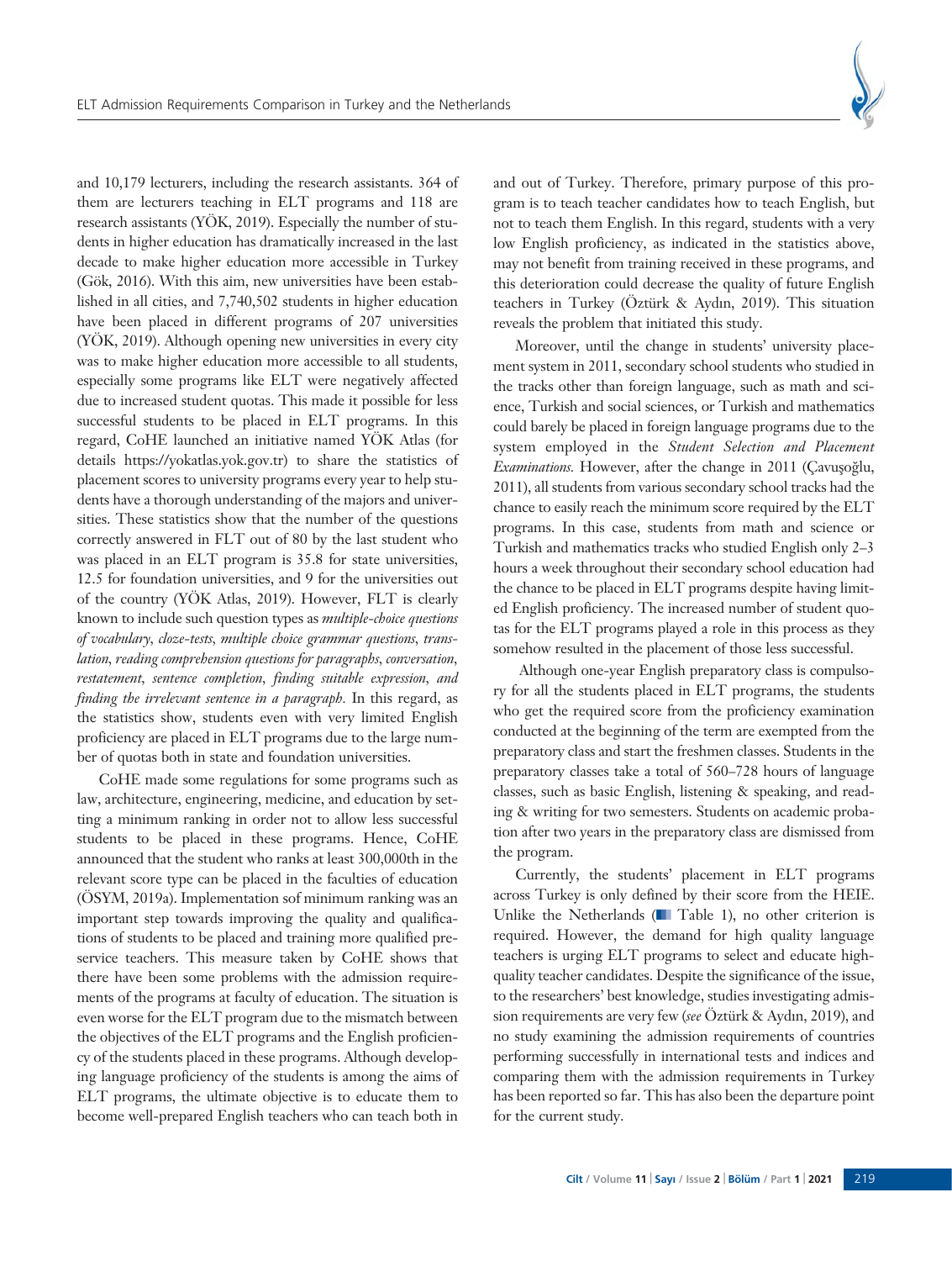

# The Procedures for Admission to the ELT Programs in the Netherlands

The Netherlands, one of the founders of the European Union with its population of over 17 million, is a western European nation. Regarding English proficiency, the Netherlands has almost always taken the lead in recent years (EF, 2019). The statistics show that the Netherlands has ranked among the top three countries in the world in English proficiency ranking since 2011 and was ranked as the top country three times in 2016, 2017, and 2019 (EF, 2019). Recent TOEFL scores have also proved the success of the Netherlands by ranking it as the first and the second country in Europe with the scores of 100 and 99 in 2017 and 2018. This steady success in keeping English proficiency of the learners very high requires a considerable amount of effort and particular emphasis seems to be paid to the system behind it.

Although the exact number of ELT students and staff working in this department is not shared publicly, there are currently a total of 456,633 bachelor's students studying in different programs in 36 institutions at universities of applied sciences according to the statistics of The Netherlands Association of Universities of Applied Sciences. The number of staff working either part-time or full-time at these universities is 48,392 (Vereniging Hogescholen, 2018).

The decisions related to the education system are taken by The Ministry of Education, Culture and Science *(ministerie van Onderwijs, Cultuur en Wetenschap* – OCW). Although institutions at all levels are given freedom to implement the policies of the government when it fits, it is The Ministry of Education, Culture and Science that is in charge of setting general education policy, providing funding, and determining the framework including admission requirements as well as the structures and objectives of the educational system (Nuffic, 2019).

In order to understand the admission requirements for ELT programs, a brief overview of the organizational structure in the educational system of the Netherlands should be clarified. The educational system in the Netherlands makes it compulsory for the students to receive primary education for 8 years and secondary education for 4 years. It is compulsory from the age of 5. During the secondary school education, students have some options to follow as illustrated in **■** Figure 1 below, such as general secondary education (VMBO-T, and HAVO or VWO), or pre-vocational secondary education (VMBO-bb/kb/gl). The students in general secondary education are given the options to choose either senior general secondary education (hoger algemeen voortgezet onderwijs, HAVO) or pre-university education (voorbereidend wetenschappelijk onderwijs, VWO). Receiving bilingual education is among the options as well. In these schools, at least half of the classes are taught in a second language which is mostly English, but they are also offered in German and French (Nuffic, 2019).

In both HAVO and VWO, students are required to study three initial years which are followed by two and three upper years respectively. Students choose one of the four tracks called *culture and society, economics and society, nature and health, and nature and technology* just prior to the upper years for more indepth specialization. The students need to pass a national exam in at least seven and eight subjects to obtain a diploma from HAVO and VWO respectively (Nuffic, 2019).

The students who opt for studying pre-vocational secondary education (VMBO-bb/kb/gl) receive a two-year vocationoriented education which is followed by selection of a pathway. Students complete their education in four years. To receive a diploma, students need to pass a national exam including at least six subjects. This type of education is provided to let the learners be ready for the professional practice or further studies. There are different qualifications, and the duration of the study depends on the preferred qualification. However, only qualification level 4 allows learners to access to higher professional education (HBO) (Nuffic, 2019).

There is a binary system in higher education in the Netherlands. It involves two types of education: *research-oriented higher education (WO) and higher professional education (HBO).* Higher professional education is mainly provided by universities of applied sciences (hogescholen). Although some HBO programs may require some extra profile requirements, basically a HAVO or VWO diploma is required for admission to a higher education. MBO diploma (qualification level four) also provides students with the opportunity to be admitted to HBO programs. Special requirements, such as enrolment quota and specific skills are applied in the admission of some programs.

ELT program is listed under the title of *education* among the seven sectors that are taught at universities of applied sciences; thus, it is included within higher professional education system. Attracting lots of foreign university students, ELT program is offered at different universities in the Netherlands with relatively similar admission requirements. To present a clear picture of the admission requirements there, this study relies on the examination of admission requirements at two universities; University of Applied Sciences Utrecht and NHL Stenden University of Applied Sciences. Apart from the basic diploma requirements, their language requirements are presented in **T** Table 1.

Depending on the diploma they have received, some students are exempted from these language requirements, such as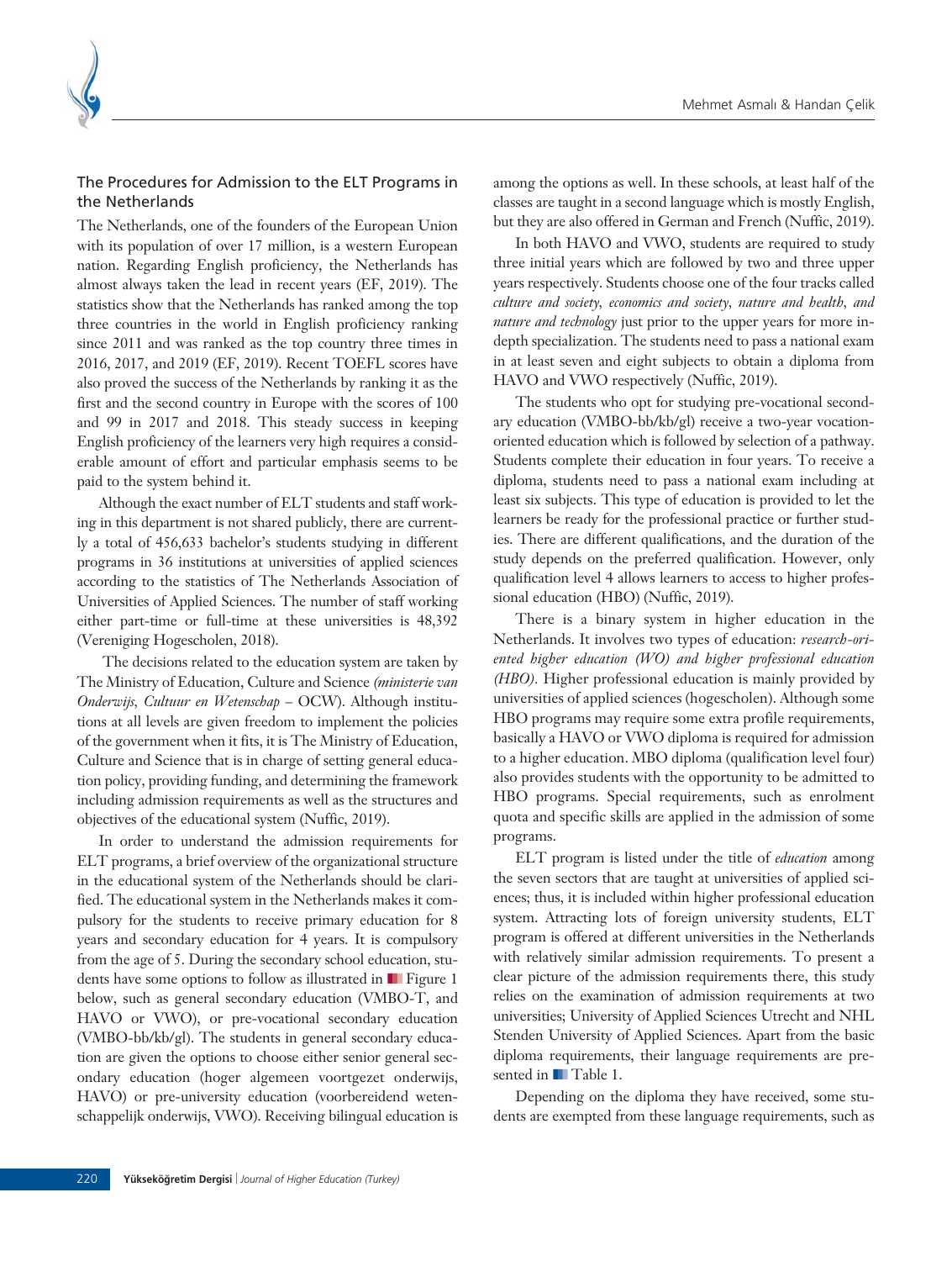

■ Figure 1. Flow chart: the Dutch education system. Reprinted from *The education system of the Netherlands*, by Nuffic, July 2019, retrieved from https://www.nuffic.nl/sites/default/files/2020-08/education-system-the-netherlands%20%281%29.pdf. Copyright by Creative Commons Attribution Non-Commercial 3.0 Unported (CC BY-NC 3.0) Licence.

**III Table 1.** Language requirements of Utrecht and NHL Stenden Universities of Applied Sciences for ELT program.

|                      |                                                    | <b>Utrecht</b>                                                 | <b>NHL Stenden</b>       |
|----------------------|----------------------------------------------------|----------------------------------------------------------------|--------------------------|
| Language test        | <b>Type</b>                                        | <b>Minimum score</b>                                           |                          |
| Certificate of TOEFL | Internet based                                     | 80                                                             | 80                       |
|                      | Paper based                                        | 550                                                            | 550                      |
|                      | Computer based                                     | <b>NA</b>                                                      | 213                      |
| Certificate of IELTS | Academic                                           | 6.0                                                            | 6.0 (5.0 for each skill) |
| <b>TOEIC</b>         | Test of English for International<br>Communication | 670 (listening and reading) and<br>290 (speaking and writing). | <b>NA</b>                |
| Cambridge English    | FCE-C                                              | 169-172                                                        | 169 or higher            |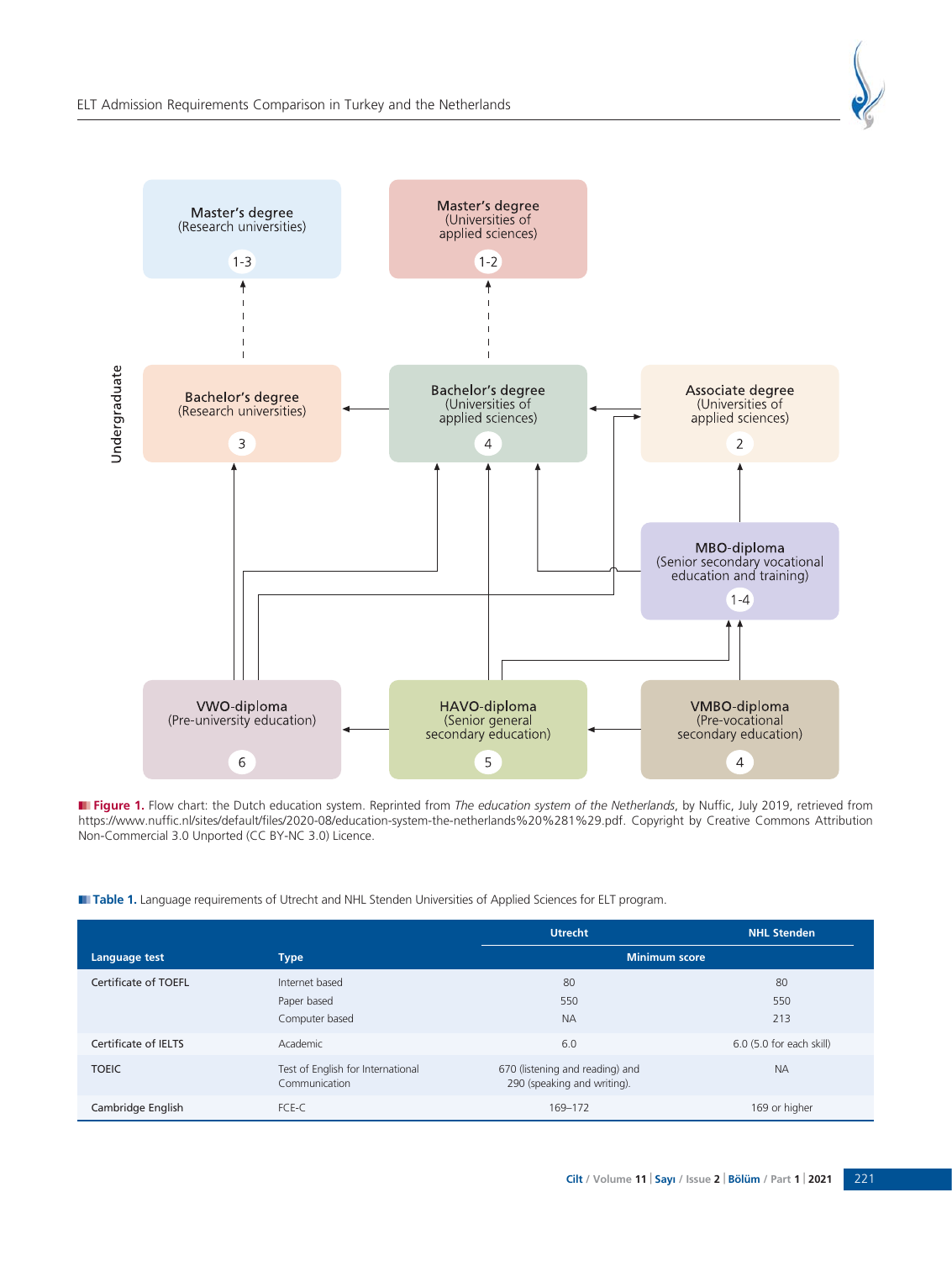

the ones who obtained diploma in the UK, US, Canada, Ireland, New Zealand, or Australia where English is the official occupational and educational language.

During the admission process, to help the students, University of Applied Sciences Utrecht requires them to take the program selection check. The process depends on where the students are from. It is mandatory to fill out a questionnaire in a form of digital intake including the students' competencies, interests, motivation, and orientation activities they have already taken. Although it is not obligatory, an online interview opportunity with the program coordinator is provided as well. During the online interview, students receive information about what is necessary to successfully complete the program, in depth information about competencies, interests, and motivations of a good candidate for this program (*see* https://www.internationalhu.com/bachelor-programmes/ teacher-education-in-english/admission).

For the students living in the Netherlands, in addition to online intake, a matching day is organized by the university on which students consult with the program coordinators. Following this compulsory procedure, students receive nonbinding advice about the enrolment in that specific program. The students receive e-mails presenting the advice mostly in three forms: *a definite match, a match,* and *no match* between the program and students' choice. As it is non-binding advice, regardless of the advice students receive, they can apply and start their program (*see* https://www.internationalhu.com/bachelorprogrammes/teacher-education-in-english/admission).

The ELT bachelor's degree program lasts four years. Students have to gain a certain minimum credit in the European Credit Transfer System (ECTS) in the first year of their study at university. If the students fail to succeed in meeting this standard, which is mostly 30–45 ECTS, they are automatically dismissed. In this case, these students are generally not allowed to enroll in the same program for several years. Despite the special attention paid to the matching skills, 12% of the students in the Netherlands drop out after their first year of study at university (OECD, 2019). It is also an interesting fact that only 28% of the bachelor's students completed their programs within its theoretical duration in 2017 (OECD, 2019).

#### Implications for Admission to ELT Programs in Turkey

The significant impact of teachers' behavior (Lodhi, Zafar, Akhtar, Sikander, & Farrukh, 2019) and their English proficiency (Köksal & Ulum, 2019; Nel & Müller, 2010) on students' English proficiency has already been reported. Review of the studies suggests that rather than age, it is the quality of the instruction and appropriate circumstances that matter in

having a native-like competence in a foreign language (Marinova-Todd, 2003). The quality of instruction is mostly determined by teachers' providing good L2 input which mostly ensures native-like foreign language competence in learners (Marinova-Todd, 2003).

When the impact of English language teachers on learners' proficiency is considered, despite the likelihood for some other reasons, the statistics regarding Turkey's noticeable scores on English proficiency indices presented above in different platforms suggest the crucial role that teachers' English proficiency has on learners' language proficiency. However, English language proficiency is one of the major problems that teachers experience (Çetinavcı & Yavuz, 2010; Köksal & Ulum, 2019) on which they need professional development (Korkmazgil, 2015). More remarkable results have been found regarding English teachers' lack of self-confidence in their English proficiency, such as their worsening proficiency over time, their self-assessed English proficiency as very low and even lower in productive skills, avoidance of declaring their job as an English teacher in order not to be ashamed, and inability to use English with high competency in a foreign country (Korkmazgil, 2015). This reality does not only show low English proficiency of the teachers working in Turkey, but also ELT program students' inability to be placed in or graduate from the program with the optimum English proficiency.

These suggest revisions and changes in language teaching system. Considering the significance of language teachers in this process, admission requirements to ELT programs in Turkey should be revised (also *see* Köksal & Ulum, 2019; Öztürk & Aydın, 2019). A comparison of what these requirements are in Turkey and the Netherlands gives us a picture of how some initial steps could be taken.

First of all, the only admission requirement to ELT programs in Turkey is students' score that is received as a combination of FLT (60%) and BPT (40%). Students also receive a score based on their GPA in high school. This score is added to their test score. Considering the language test requirements in the Netherlands, the format of the foreign language test may become more comprehensive to measure listening, speaking, pronunciation, and writing skills as well as done in many international language tests, such as TOEFL and IELTS (Öztürk & Aydın, 2019). It might not be an easy procedure considering the number of participants (113,956) of FLT (ÖSYM, 2019b). However, to achieve reliable results, a more comprehensive and valid measurement should be the first step in changing the admission requirements for ELT programs.

Secondly, as it is implemented in the Netherlands at University of Applied Sciences Utrecht, a mechanism like *online*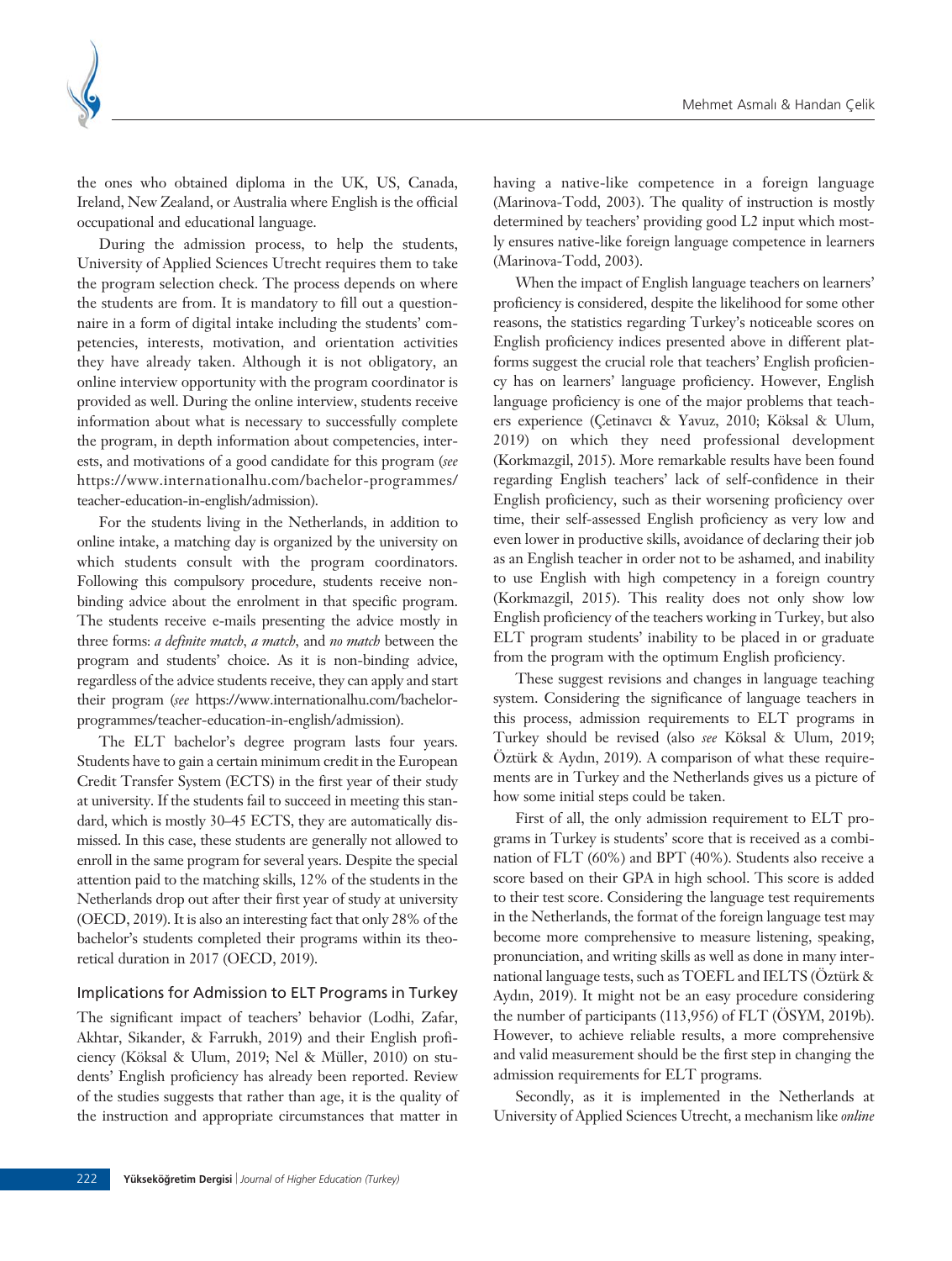

*program selection check* can be conducted to analyze ELT candidate students' competencies, the activities they have participated, as well as their interests and motivation to become an English teacher. This may include open or closed-ended questions. With reference to the students' responses, they may be invited for an online or face to face interview with the academic staff of the program. In the interview, candidates can be informed about the skills and competencies that they need to possess, the demands of the program, and the tasks that they perform in the program. The interview would also give the academics the opportunity to know the candidates better and evaluate their readiness and appropriateness to become a teacher. In the Netherlands, following this process, students receive nonbinding advice regarding the match between their interests and the program (*see* https://www.internationalhu.com/bachelorprogrammes/teacher-education-in-english/admission). At this point, following the obligatory interview with the members of ELT program, candidates may receive feedback and learn whether they are suitable for the program or not. The candidates who receive positive feedback from the interview may be listed and the students who get the highest score within the quota of the program can earn the right to be placed in the program. Apart from all the details, receiving education in the program that is appropriate for the students' interests, skills, and the requirements of which are not beyond the capabilities of them would make the students happier and more self-confident.

Thirdly, the statistics provided regarding the number of questions correctly answered by the least successful student who was placed in ELT programs in FLT in 2019 showed that these students could answer only a part of 80 multiple-choice questions (34% for state universities, 15% for foundation universities, and 13% for the universities located out of Turkey) (YÖK Atlas, 2019). These statistics show that although FLT does not measure four language skills, but solely includes multiple-choice questions, students can be placed in ELT programs by answering less than half the questions. The weights of the tests for the total score may be the reason of this situation. Therefore, these can be modified by increasing the impact of FLT. Yet, the format and content of the test should be revised as mentioned earlier.

Finally, in 2019, 4748 new students were placed in the ELT programs in Turkey. Most of them are at state universities (3716). 730 of them are at foundation universities in Turkey and 299 of them are at the universities out of Turkey, such as Turkish Republic of Northern Cyprus, North Macedonia, Bosnia and Herzegovina, and Azerbaijan (YÖK Atlas, 2019). The number of quotas at universities allows less successful students to be placed in the program despite the minimum-ranking condition required by CoHE for education faculties which does not allow the enrolment of candidates below the 300,000th in the relevant score type (ÖSYM, 2019a). The high number of students in classes (around 65 students at state universities, 58 students at private universities, and 33 students at universities located out of Turkey) (Asmalı, 2020) in this program causes many problems, such as lack of feedback for teaching practices, research papers, and not being able to make presentations effectively. As a strategy to lower the number of students, the cohort enrolled in the program that year is divided into several groups so that students can be in smaller groups. However, this could create more workload (teaching hours, assessment, and evaluation-related tasks) that academics cannot bear. The high number of students graduating from this program also creates another problem. Thousands of teachers graduating from this program seek teaching positions at state schools. Including the holders of a pedagogical formation certificate (teaching certification for the graduates of faculties other than education), the number was 17,000 in 2017 (*see* http://www.kamuajans.com/atanamayan-ogretmenler/alanbazinda-atama-bekleyen-ogretmen-sayisi-h507801.html) and around 20,000 in 2020 (*see* https://www.derszamani.net/bransbazinda-atama-bekleyen-ogretmen-sayisi.html). As seen, the number of those awaiting to be appointed as teachers in state schools is increasing. Hence, to prevent the increase in the number of unemployed teachers and to train the future English teachers with the best facilities that universities can provide, the number of quotas should be lowered.

#### **Conclusion**

Although teacher education programs update themselves in accordance with the current scientific research findings and developments, the admission requirements of these programs in Turkey are not changed at all. Despite ELT teacher educators' efforts, the significance of what these candidates bring from their high school education is undeniable. Considering the current system of admission to higher education institutions in Turkey, where students have the chance to be placed in ELT programs even with limited English proficiency, it is obvious that the training they receive in the teacher education program is not the only factor in determining the quality of teachers.

In this respect, this study investigated the admission requirements of ELT programs in Turkey and the Netherlands and reported the differences between the two. The reason for choosing the Netherlands for this comparison is that it has been among the leading three countries in the past nine years in English proficiency rankings, and it was the top-performing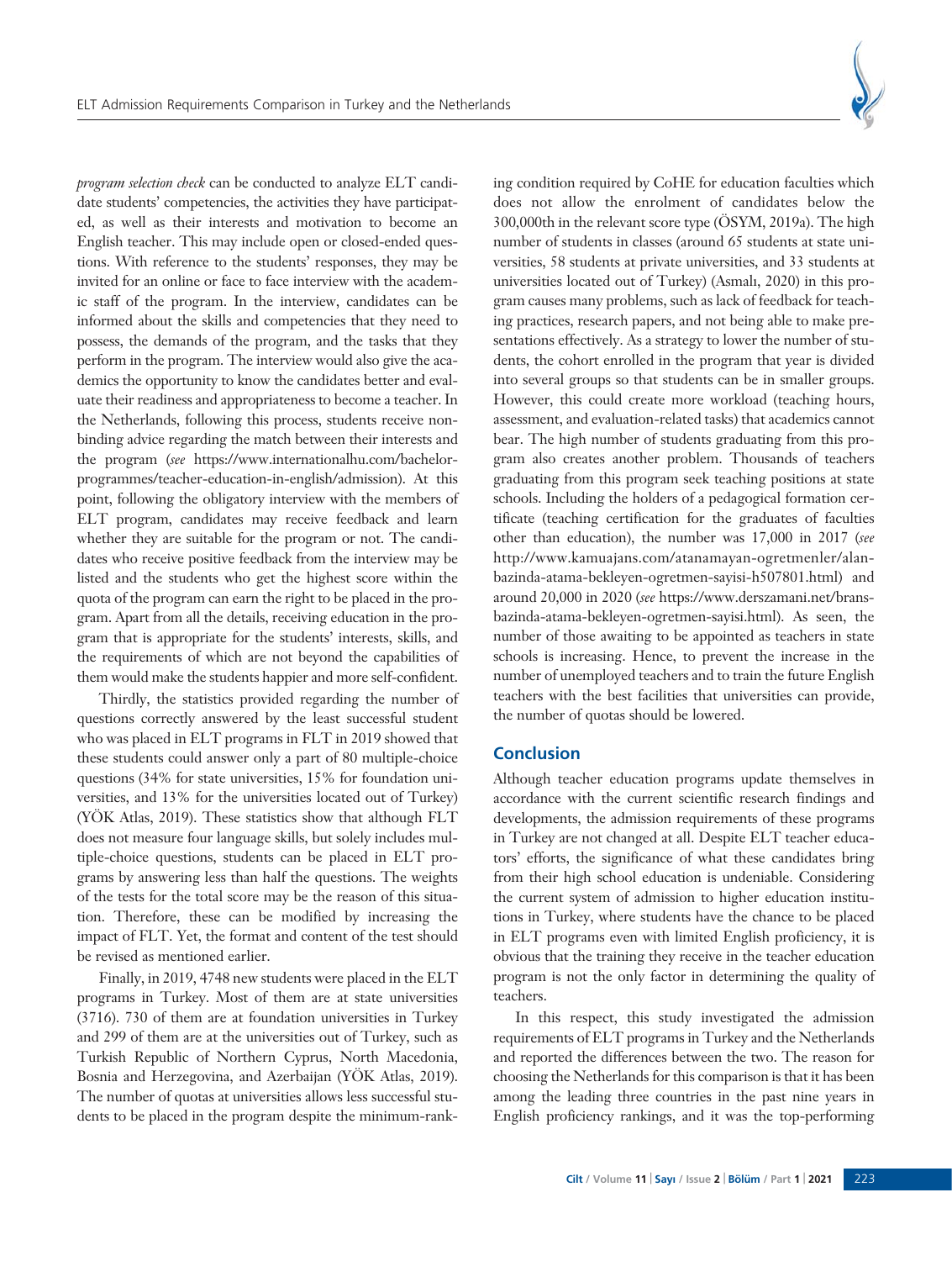country in 2019 (EF, 2019). Not only the weaknesses of the current admission requirements of the ELT programs but also some suggestions which are likely to improve the admission system of future foreign language teacher education in Turkey are listed in the current study.

Basically, there are four suggestions to improve the quality of foreign language teacher education in Turkey. The first step to be taken could be to change the current form of FLT, which is in multiple-choice form. This test could be in the form of international tests, such as TOEFL and IELTS, to be more comprehensive and valid not only to measure reading comprehension, grammar, and vocabulary skills but also listening, speaking, pronunciation, and writing. Besides, an implementation, which is called *program selection check* as in the Netherlands, can be conducted either online or offline (in print) to explore students' interest, motivation, skills, and potential in teaching. Considering this initial investigation, the staff of ELT programs could also conduct an interview with the candidates to help them choose the most appropriate ones that reflect their dispositions best. However, the number of the candidates to apply for the ELT programs, which could be very high, can be a burden for the implementation of interviews. Besides, interviewing requires subjective judgments which could also create pressure on the commission members. Therefore, integration of such a component to the selection and admission process requires further planning and design of measurement and assessment tools with analytic and clearlydefined criteria. Moreover, the current system which calculates students' score by adding up 40% of BPT and 60% of FLT allows the students to be placed in an ELT program with limited English proficiency. A modification in the calculation of these tests by increasing the value of FLT conducted in the correct form would change the professional competence of the future language teachers. As a final remark in terms of suggestions for admission requirements, the excessively high quotas allowing less successful students to be placed in ELT programs, despite the precautions taken by CoHE, should be lowered so that only the best students can be placed in ELT programs.

In conclusion, teaching still enjoys being remunerated and attractive in the Netherlands despite relatively crowded classes and long hours. Despite low salaries and limited salary promotion, teaching profession still attracts young people in Turkey as well. The statistics indicate that 14% and 20% of primary and secondary teachers are under the age of 30 in the Netherlands and Turkey respectively, which shows the success of both countries in attracting new teachers into the profession (OECD, 2019). However, in order to increase the quality of teaching in the ELT programs at universities in Turkey and put the abovementioned suggestions into action which would

have a positive impact on general English proficiency of Turkish students, a collaborative effort of CoHE (YÖK), The Measurement, Selection and Placement Center (ÖSYM), MoNE (MEB), and teacher educators from the ELT programs in Turkey is crucial.

Yazar Katkıları / Author Contributions: Her iki yazar da çalışmayı tasarlama, veri toplama, veri analizi, literatür tarama ve yazının yazılması aşamalarına katılmışlardır. / *Both authors participated in the steps of study design*, *data collection, data analysis, literature review, and writing the manuscript.*

Fon Desteği / Funding: Bu çalışma herhangi bir resmi, ticari ya da kar amacı gütmeyen organizasyondan fon desteği almamıştır. / This work did *not receive any specific grant from funding agencies in the public, commercial, or not-for-profit sectors.*

**Etik Standartlara Uygunluk / Compliance with Ethical Standards:** Yazarlar bu makalede araştırma ve yayın etiğine bağlı kalındığını, Kişisel Verilerin Korunması Kanunu'na ve fikir ve sanat eserleri için geçerli telif hakları düzenlemelerine uyulduğunu ve herhangi bir çıkar çakışması bulunmadığını belirtmiştir. / *The authors stated that the standards regarding research and publication ethics, the Personal Data Protection Law and the copyright regulations applicable to intellectual and artistic works are complied with and there is no conflict of interest.*

#### **References**

- Arık, B. T., & Arık, E. (2014). The role and status of English in Turkish higher education: English is the language of instruction in around 20% of the programs in Turkish universities. *English Today, 30*(4), 5–10.
- Asmalı, M. (2020). General picture of English language teaching programs and students in Turkey. *Journal of Higher Education and Science, 10*(2), 264–275.
- Bowen, G. A. (2009). Document analysis as a qualitative research method. *Qualitative Research Journal, 9*(2), 27–40.
- British Council, & TEPAV (2013). *Turkey national needs assessment of state* school English language teaching. Ankara: Mattek Matbaacılık. Retrieved from http://www.britishcouncil.org.tr/sites/default/files/turkey\_national\_ needs\_assessment\_of\_state\_school\_english\_language\_teaching.pdf (23 Dec 2019).
- British Council, & TEPAV (2015). *The state of English in higher education in* Turkey. A baseline study. Ankara: Yorum Basın Yayın Sanayi Ltd. Şti. Retrieved from https://www.britishcouncil.org.tr/sites/default/files/ he\_baseline\_study\_book\_web\_-\_son.pdf (23 Dec 2019).
- Caena, F. (2014). *Initial teacher education in Europe: An overview of policy issues.* European Commission Directorate-General for Education and Culture School Policy/Erasmus+. ET 2020 Working Groups on Schools Policy. Retrieved from https://ec.europa.eu/assets/eac/education/expertsgroups/2014-2015/school/initial-teacher-education\_en.pdf (20 Oct 2020).
- Casey, C. E., & Childs, R. A. (2007). Teacher education program admission criteria and what beginning teachers need to know to be successful teachers. *Canadian Journal of Educational Administration and Policy, 67,* 1–24.
- Cheung, H. Y. (2006). The measurement of teacher effectiveness: Hong Kong primary in-service teachers. *Journal of Education for Teaching, 32*(4), 435–451.
- Cornu, B. (2015). Teacher education in France: Universitisation and professionalization – from IUFMs to ESPEs. *Education Inquiry, 6*(3), 289– 307.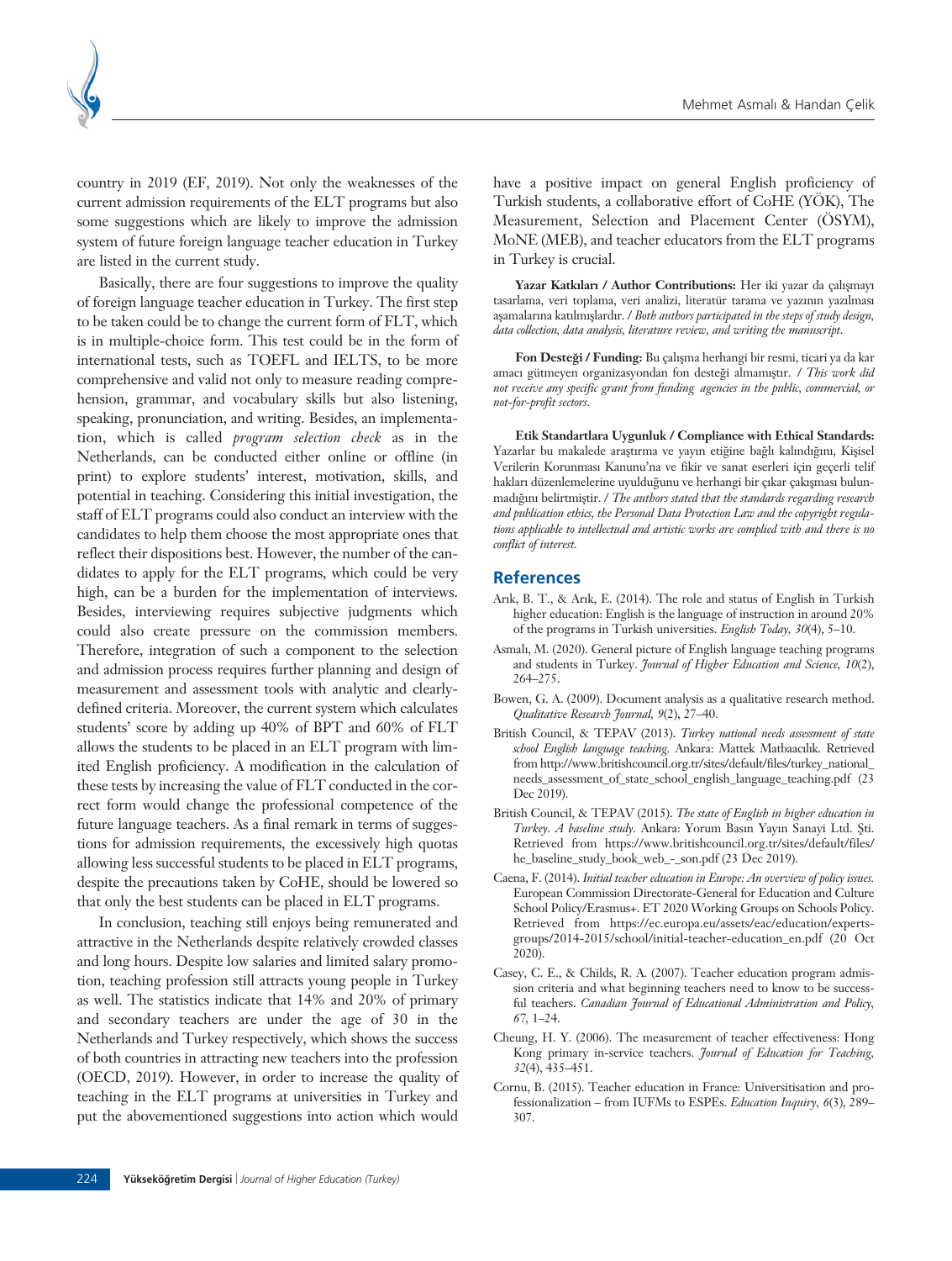

- Çavuşoğlu, A. (2011). *Yükseköğretime geçişte katsayı uygulaması*. Ankara: Siyaset, Ekonomi ve Toplum Arastırmaları Vakfı, 3. Retrieved from https:// www.setav.org/yuksekogretime-geciste-katsayi-uygulamasi/ (9 Feb 2020).
- Çelik, H. (2017). *Senior pre-service English language teachers' perceptions of preparedness to teach: Sources and changes.* Unpublished doctoral dissertation, Çanakkale Onsekiz Mart University, Çanakkale.
- Çetinavcı, U. R., & Yavuz, A. (2010). Language proficiency level of English language teacher trainees in Turkey. *The International Journal of Research in Teacher Education, 1(Special Issue),* 26–54.
- Darling-Hammond, L. (2010). *How high-achieving countries develop great teachers.* Stanford Center for Opportunity Policy in Education – Research Brief. Retrieved from https://edpolicy.stanford.edu/sites/ default/files/publications/how-high-achieving-countries-developgreat-teachers.pdf (25 Feb 2020).
- Darling-Hammond, L. (2017). Teacher education around the world: What can we learn from international practice? *European Journal of Teacher Education, 40*(3), 291–309.
- Education First (EF) (2019). *EF English proficiency index.* Retrieved from https://www.ef.com.tr/\_\_/~/media/centralefcom/epi/downloads/fullreports/v9/ef-epi-2019-english.pdf (10 Feb 2020).
- Educational Testing Service (2018). *Test and score data summary for TOEFLiBT tests.* Retrieved from: https://www.ets.org/s/toefl/pdf/toefl\_tsds\_ data.pdf (26 Feb 2020).
- Erarslan, A. (2018). Strengths and weaknesses of primary school English language teaching programs in Turkey: Issues regarding program components. *Eurasian Journal of Applied Linguistics, 4*(2), 325–347.
- Gök, E. (2016). The Turkish higher education system from the kaleidoscope of Martin Trow. *Education and Science, 41*(184), 147–168.
- Gürsoy, E., & Eken, E. (2018). English teachers' understanding of the new English language teaching program and their classroom implementations. *Journal of Language and Linguistic Studies, 14*(2), 18–33.
- Hobson, A. J., Ashby, P., McIntyre, J., & Malderez, A. (2010). International approaches to teacher selection and recruitment. OECD Education, Working Papers, No. 47. Paris: OECD Publishing.
- Iucu, R., Mironov, C., Borzea, A., & Marin, E. (2014). Some insights into the approaches to selecting potential candidates to become student teachers. *Procedia-Social and Behavioral Sciences, 128,* 355–360.
- Jenset, I. S., Klette, K., & Hammerness, K. (2018). Ground teacher education in practice around the world: an examination of teacher education coursework in teacher education programs in Finland, Norway, and the United States. *Journal of Teacher Education, 69*(2), 184–197.
- Kırkgoz, Y. (2007). English language teaching in Turkey: Policy changes and their implementations. *RELC Journal, 38*(2), 216–228.
- Kic-Drgas, J., & Comoglu, I. (2017). A comparison of English language teacher education programs in Poland and Turkey. *Western Anatolia Journal of Educational Sciences, 8*(2), 111–121.
- Klassen, R. M., & Kim, L. E. (2019). Selecting teachers and prospective teachers: A meta-analysis. *Educational Research Review, 26,* 32–51.
- Klassen, R. M., Kim, L. E., Rushby, J. V., & Bardach, L. (2020). Can we improve how we screen applicants for initial teacher education? *Teaching and Teacher Education, 87,* 1–11.
- Korkmazgil, S. (2015). *An investigation into Turkish English language teachers' perceived professional development needs, practices and challenges.* Unpublished doctoral dissertation, Middle East Technical University, Ankara.
- Köksal, D., & Ulum, Ö. G. (2019). Pre-service EFL teachers' conceptions of language proficiency: Entry and exit level qualifications. *Journal of Language and Linguistic Studies, 15*(2), 484–495.
- Leshem, S. (2012). The group interview experience as a tool for admission to teacher education. *Education Research International, 2012,* 1–8. Article ID 876764.
- Lodhi, M.A., Zafar, Z., Akhtar, N., Sikander, S., & Farrukh, S. (2019). Impact of English teachers' behavior on English proficiency skills of ESL learners at secondary level. *International Journal of English Linguistics, 9*(1), 277–292.
- Mahalingappa, L. J., & Polat, N. (2013). English language teacher education in Turkey: Policy vs academic standards. *European Journal of Higher Education, 3*(4), 371–383.
- Marinova-Todd, S. H. (2003). Know your grammar: What the knowledge of syntax and morphology in an L2 reveals about the critical period for second/foreign language acquisition. In M. P. Garcia-Mayo, & M. L. Garcia-Lecumberri (Eds.), *Age and the acquisition of English as a foreign language: Theoretical issues and field work* (pp. 59–73). Clevedon: Multilingual Matters Ltd.
- Melitz, J. (2018). English as a lingua franca: Facts, benefits and costs. *The World Economy, 41,* 1741–1750.
- Milli Eğitim Bakanlığı (MEB) [Ministry of National Education] (MoNE) (2015). *Directory general of Secondary Education e-bulletin, 6.* Retrieved from http://ogm.meb.gov.tr/bulten6.pdf (22 Oct 2020).
- Milli Eğitim Bakanlığı (MEB) [Ministry of National Education] (MoNE). (2019). *National education statistics formal education.* Retrieved from http://sgb.meb.gov.tr/meb\_iys\_dosyalar/2019\_09/30102730\_meb\_ista tistikleri\_orgun\_egitim\_2018\_2019.pdf (25 Jan 2020).
- Nel, N., & Müller, H. (2010). The impact of teachers' limited English proficiency on English second language learners in South African schools. *South African Journal of Education, 30,* 635–650.
- Nuffic 'The Dutch Organization for Internationalization in Education' (2019). *The education system of the Netherlands (Version six).* Retrieved from https://www.nuffic.nl/en/publications/education-system-netherlands (18 Jan 2020).
- Nusche, D., Radinger, T., Falch, T., & Shaw, B. (2016). *OECD reviews of school resources: Denmark 2016.* Paris: OECD Publishing.
- Organization for Economic Co-operation and Development (OECD). (2014). *Education at a glance 2014: OECD Indicators.* Paris: OECD Publishing.
- Organization for Economic Co-operation and Development (OECD). (2019). *Education at a glance database.* Retrieved from https://www.oecd. org/education/education-at-a-glance/EAG2019\_CN\_NLD.pdf (15 Jan 2020).
- Ölçme Seçme ve Yerleştirme Merkezi (ÖSYM). (2018). 2018 YDS ilkbahar dönemi sonuçlarına ilişkin sayısal bilgiler. Retrieved from https:// www.osym.gov.tr/TR,14974/2018-yds-ilkbahar-donemi-sonuclarinailiskin-sayisal-bilgiler.html (22 Feb 2020).
- Ölçme Seçme ve Yerlefltirme Merkezi (ÖSYM). (2019a). *2019 Yüksekö¤retim* kurumları smavı (YKS) kılavuzu. Retrieved from: https://dokuman. osym.gov.tr/pdfdokuman/2019/YKS/kilavuz\_11022019.pdf (20 Feb 2020).
- Ölçme Seçme ve Yerlefltirme Merkezi (ÖSYM). (2019b). *Yüksekö¤retim* Kurulu Sınavı (YKS) sayısal bilgiler. Retrieved from https://dokuman. osym.gov.tr/pdfdokuman/2019/YKS/sayisalbilgiler18072019.pdf (20 Feb 2020).